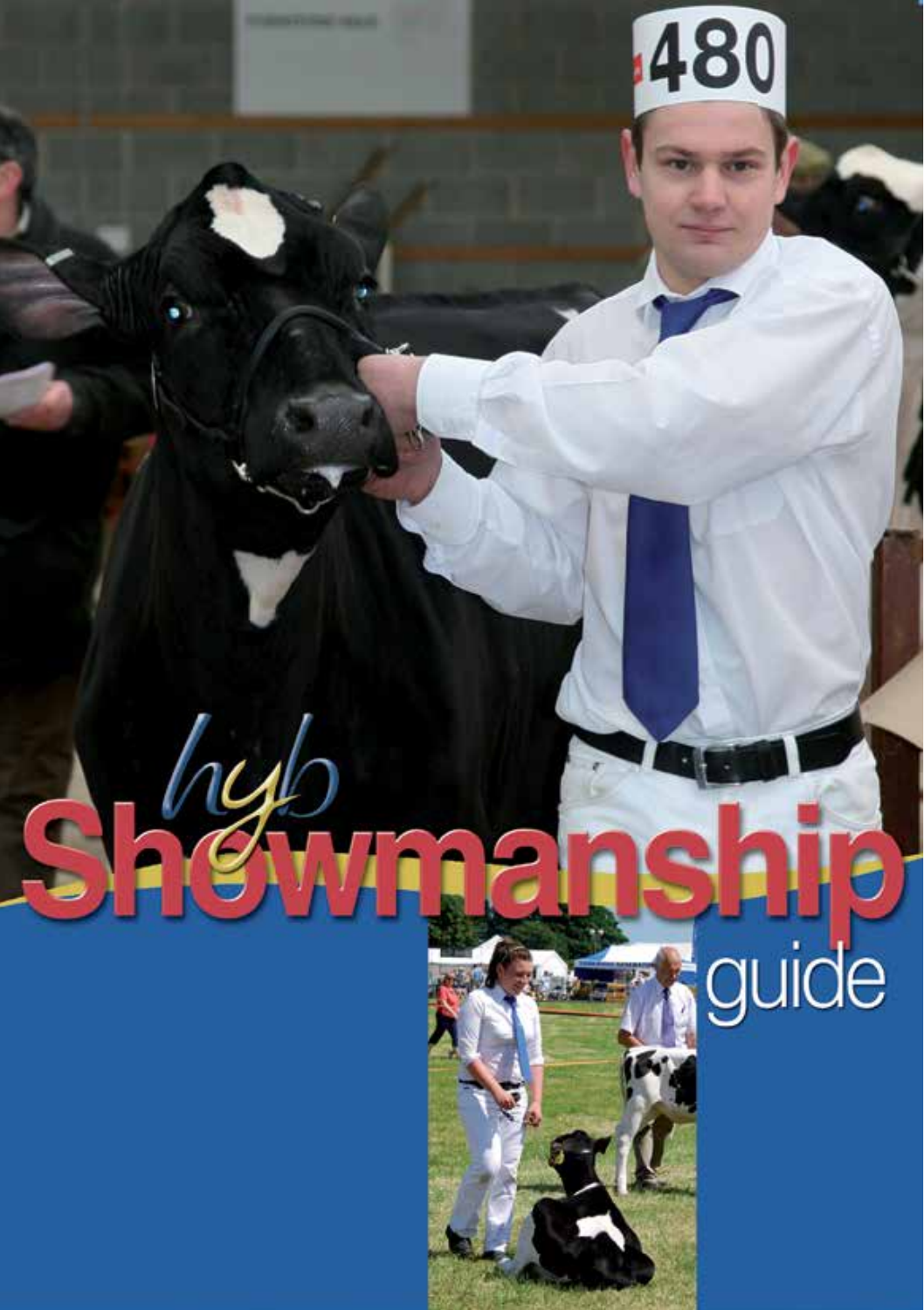#### Showmanship introduction

Standing at or near the top of the line is not simply about taking hold of the halter and walking into the ring. It is about hours of preparation and dedication and about building up a relationship with your animal. This guide is aimed at giving advice on how to get started, tips on what's right and what's wrong and quidelines on good practice.

#### Selecting your calf

Calves with natural style will always attract the judge's eye. They should be well grown, have strong top lines, and look clean, dairy and open ribbed. As calves only have udder promise rather than an udder full of milk, more emphasis is placed on the other parts of the animal. Therefore the calf you choose should have good feet and legs and track well. From a showmanship point of view, it is important to choose a well balanced calf which will stand naturally and does not need too much training (avoid calves that naturally stand with their legs out behind them, for example). Every animal has a different attitude; very quiet calves can be hard to control in their head carriage as they are head heavy. Alternatively, you do not want a calf which is so nervous it will kick the judge or career off to the other side of the show

field dragging you along behind.

The art of showmanship is showing your calf off to its best advantage. Ensure the calf is the right size for you, ideally not too big or small compared to you, and this again will make your task as show person easier. Also bear in mind how much calves grow during a show season!

## Training your calf



Training calves requires a lot of time, effort and patience! Starting well in advance of the show will make things easier and less pressured, at least a month before is advisable. For showmanship, starting with a couple of calves may also be advantageous, giving you the chance to consider the different temperaments and personalities of the animals. Start by tying the animal with her head up for an hour each day over two or three days; make sure this is on a non slip surface and to a solid structure like a gate. This will make her familiar with the feel of the halter and teach her to hold her head at the correct height.

The next stage is to start walking your calf. To begin with this is better in a confined area like a pen or collecting yard. Cattle will be more controlled if you use a natural barrier along one side such as a wall, and in the early stages having two people, one on the front end pulling and the other at the back pushing, will make for an easier time. Again do not sicken either yourself or the animal by doing this for too long.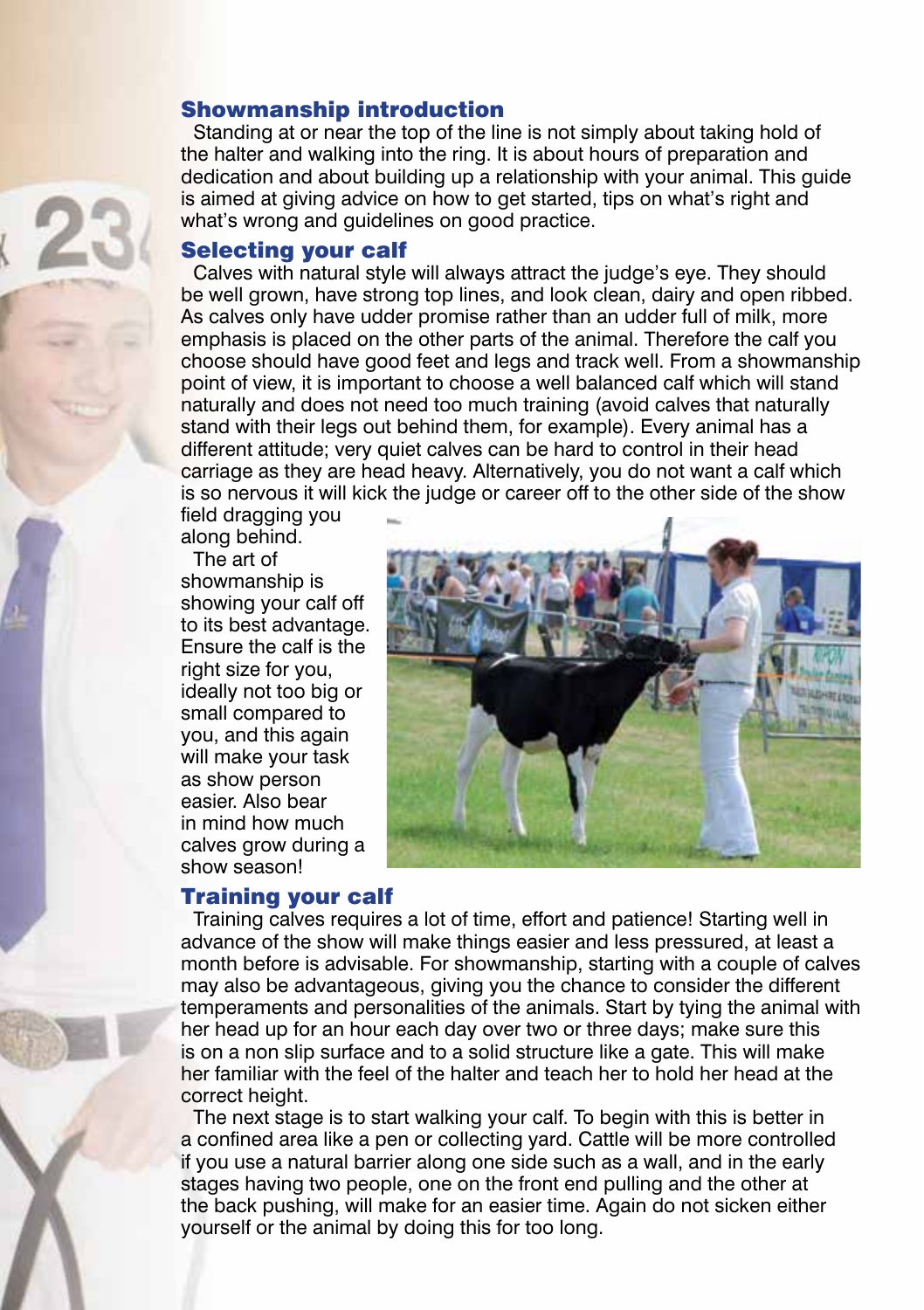#### Holding the halter

Once your animal is well trained, don't forget to practise with a leather and chain halter as you will use in the show ring.

The way you hold the halter is very important, it should be held in the left hand with the shank rolled up or looped.

Your shank should be about one and a half feet long to enable you to hold it properly (which will annoy Dad when he has bought



you a new halter and then you cut the shank so you can hold it all in one hand). Your left hand should be through the halter gripping the chain and shank. Never put your finger through the ring as the calf may pull and seriously hurt your hand!





**This halter is too loose. Avoid the halter in the calf's eye.**









**The correct way to hold a halter. Never put your finger through the ring.**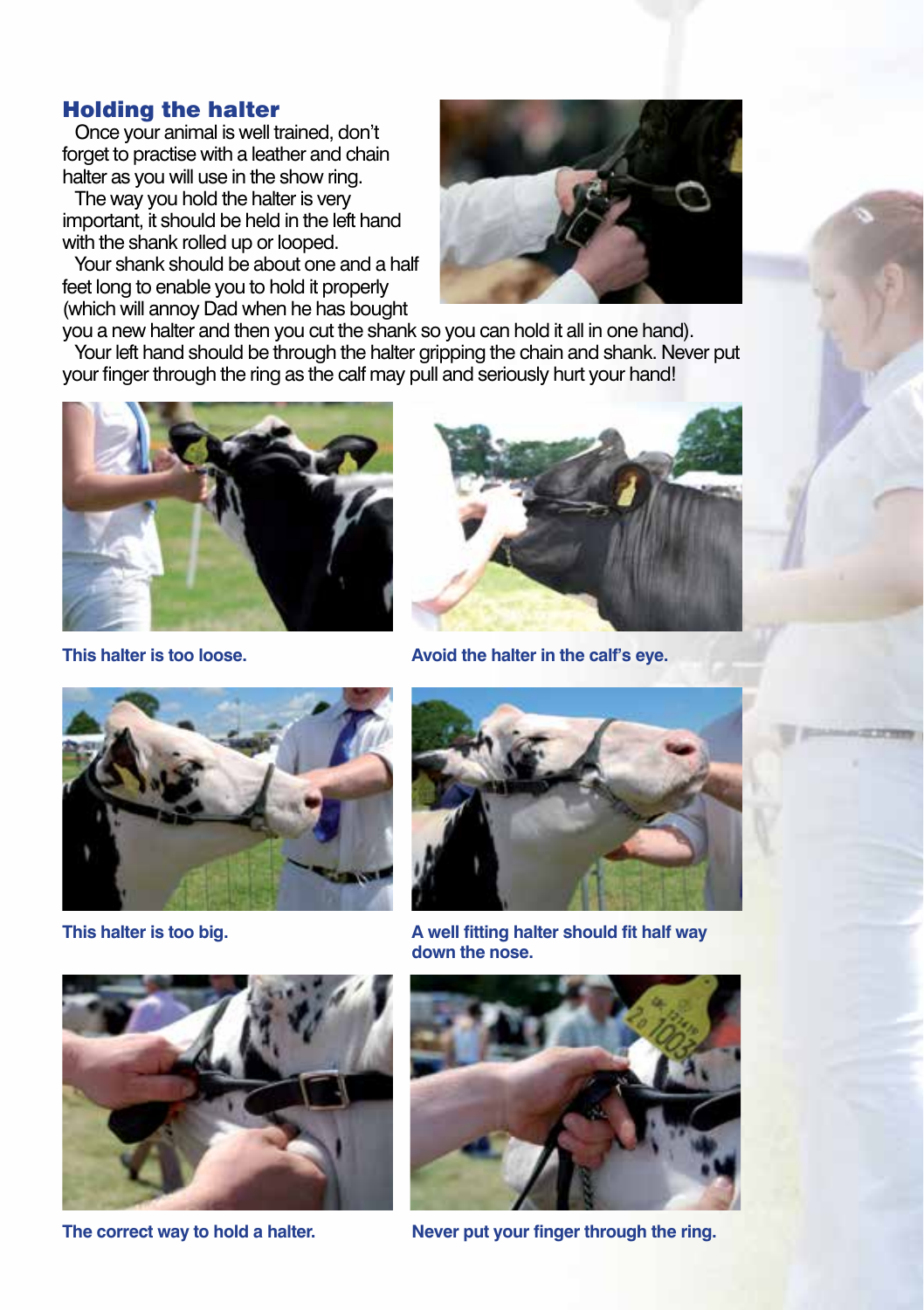

**Here the head and nose are too high. Correct head carriage.**





**The elbow in the right position. The elbow here is too high.**



Your hand should be snug to the calf's face so that the halter does not ride up into her eye. If it's not held tightly enough and the calf takes fright and jumps backwards, you will probably be left standing with the halter.

Ensuring you have good head carriage with your calf is very important and this is made easier by having the right sized calf. Your arm should be in line with the calf's head and bent at the elbow and NOT held straight or too high.

## Knowing your animal

As mentioned before, the art of showmanship is showing your animal at its best. To do this you must assess your calf's strengths and faults. For example, if your calf has a weak loin, it will be necessary to position her with her hind legs well underneath her body. If your calf is throaty, you will need to hold her throat up to make her look cleaner and sharper in this region. This will be with your opposite hand (i.e. right hand when walking backwards around the ring).

> **Above right and below: Correct head carriage with excess throat held up.**



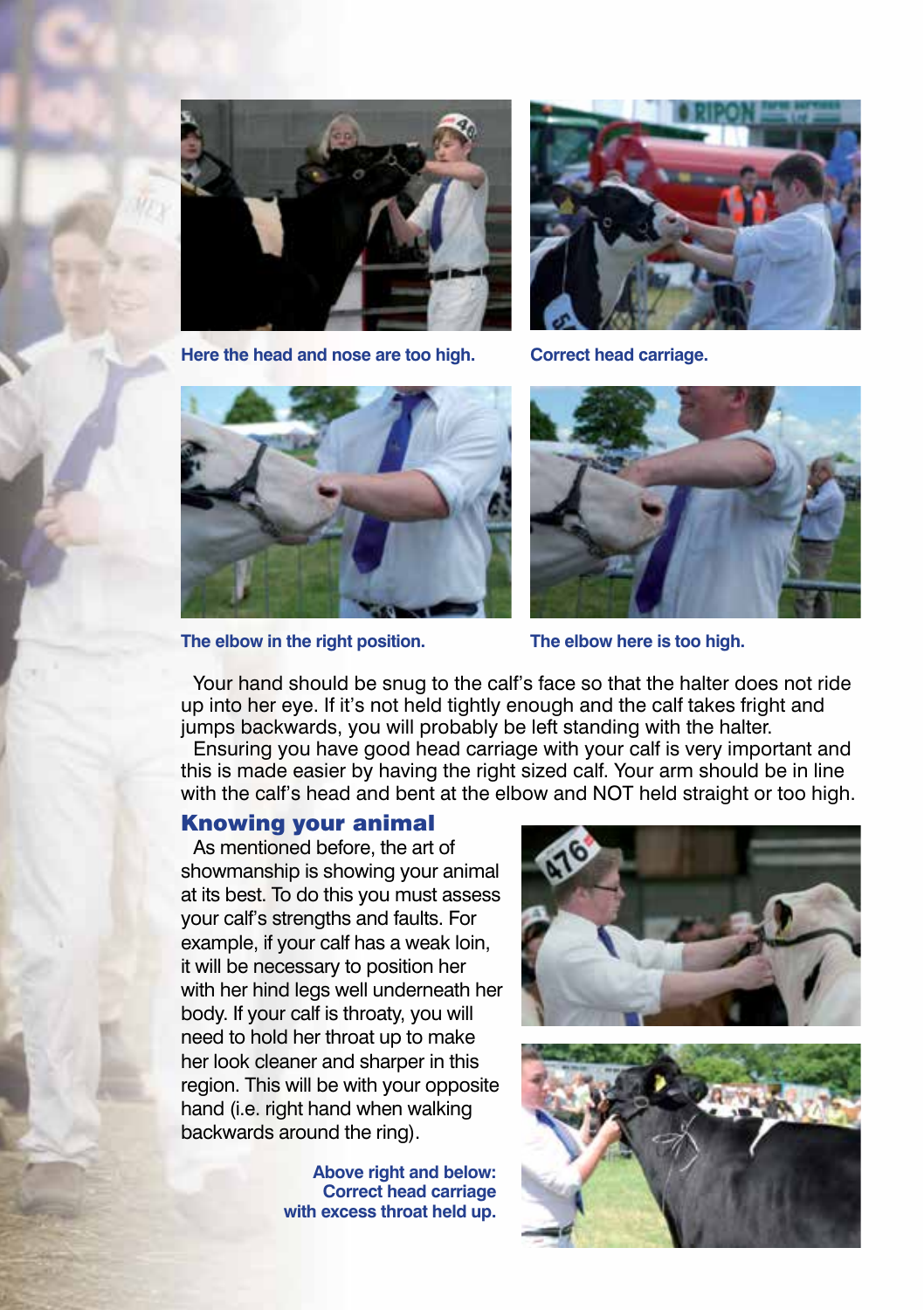

#### **A poorly set up and positioned calf.**

You must also train your calf to 'set up' when in the ring, which is what you do when the judge raises his or her hand and asks you to stop, either to all exhibitors in the ring or you as an individual. The correct feet placement is right rear and front left feet behind, although her front

feet may be positioned side by side.

Although you need to build up a rapport with your calf, it is important that they know who is boss without you overpowering them. Petted calves often make fools of their leaders in the ring. If your calf plays up, don't lose your cool; be firm with her but avoid hitting her in the ring and never hit her with the halter.

# Presentation and washing the calf

Your calf needs to look her best when she enters the ring. During the week prior to the show, you will need to wash your calf several times, but it can be useful to wash and clip your calf many weeks in advance of the show. This will remove muck clumps (depending on how your stock is reared, particularly in winter) and 'fluffy' and unworkable baby hair. However, be wary of scalping your calf of all the hair it has, especially on the top line, as it can be slow to re-grow and you can take hair off but you can't put it back in again.

## **When washing your calf, remember to:**

- Tie the calf to be washed with a nylon rope halter, not hemp or cotton. Hemp rope will shrink when wet and cut your calf's nose. Always tie your calf up with her head held high - if the head is low she is likely to topple over.
- Use lukewarm, not hot, water when starting to rinse your calf. Get your calf used to the temperature of the water by starting to rinse its legs and underline and do not rush up to your calf, make sure she is aware of your presence.
- Be careful not to get water in the ears when rinsing around the calf's head or they will droop. Hold the calf's ear curled in your hand while rinsing around the head. A damp cloth should be used to wipe the inside of the ears.
- Once rinsed, apply a good animal shampoo for the first washing.
- Brush the soap into all areas including the legs, starting at the top of the animal and working down all the time.
- Rinse really well between the calf's legs, belly, tail head and top line as this is where soap tends to collect. If the top line is dirty or soapy, it cannot be worked. Soap left in the hair will cause the skin to flake, so ensure that you have rinsed properly.
- Make sure hooves and under the dew claws are clean, using a wire brush if necessary, and make sure they are clean before leaving for the show. A clean calf with fresh muck will be much quicker to wash on arrival at the show.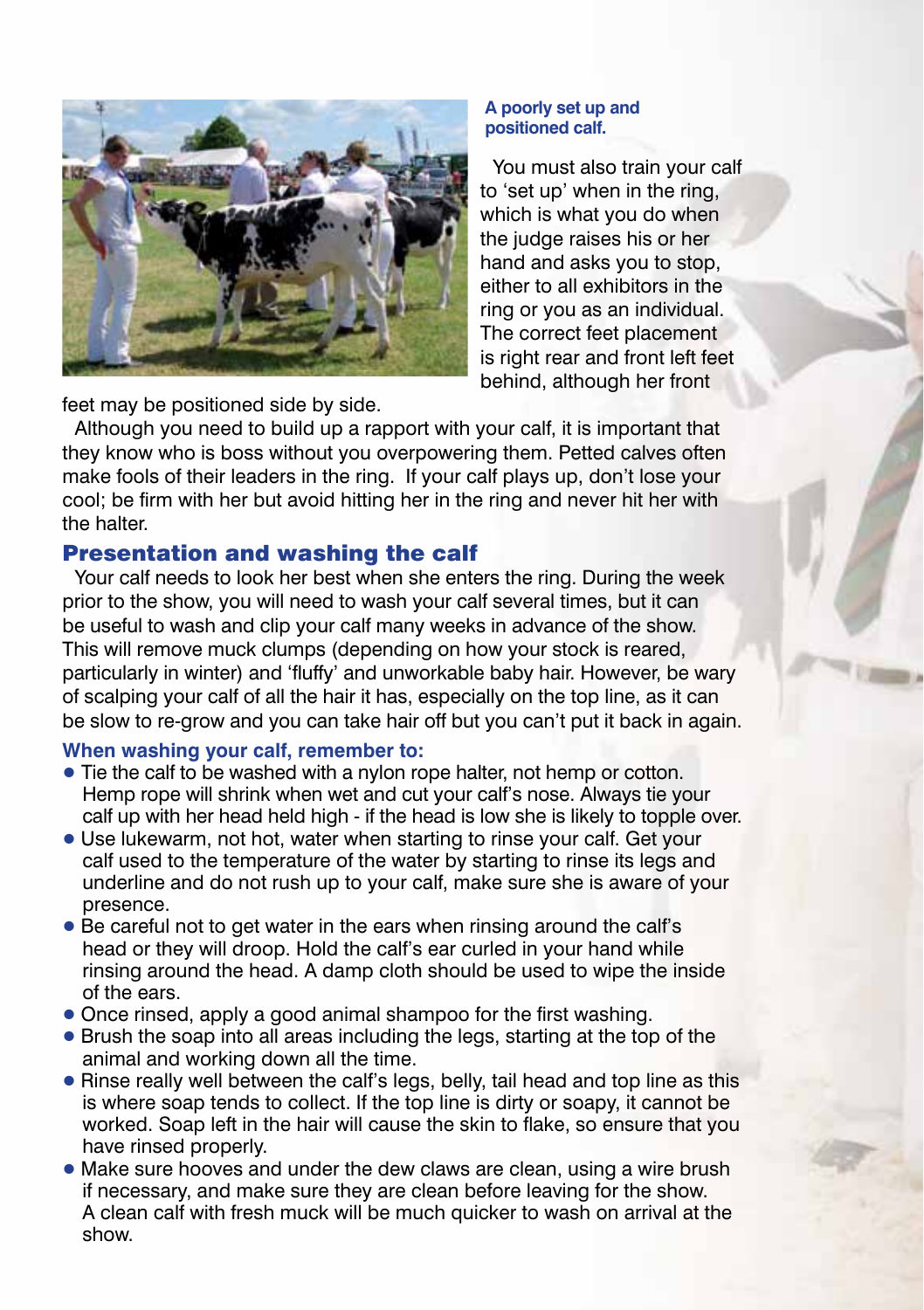- **Brush the calf to make sure the water is out and no soap remains this** helps shine the hair. After her first wash, treat her for mange and lice. Using the side of your hand in a downward motion will remove excessive water and save on buying a scraper. Towelling off your calf should not be necessary unless it is very cold.
- $\bullet$  Return the calf to her bed to rest she will want to eat at this point, but because she is cold and stressed, it is best to give her hay.

The calf should be clipped again two or three days prior to the event. Although it is vital to the general appearance of the calf, the judge cannot give additional points for a professional clip since many showmen do not clip their own animals. However, the judge will discriminate against a bad clip job.

#### How you should look

The general appearance of the handler is as important as the calf. The judge will often use your appearance as an indication of your overall attitude. Wear the correct showing dress – white trousers or white jeans, a white

Shirt (if long sleeved it should be worn long sleeved and not rolled up), HYB or HUK tie and a sturdy pair of shoes or boots. Jodhpur boots are ideal, while trainers and high heels are unacceptable, and footwear should be clean and polished. If a belt is worn it should match the colour of your boots.

Your shirt should be tucked in and the top button fastened. Such things can be deciding factors in a very tight class.

When you enter the ring you should be clean, neat and tidy. Keeping clean before entering the ring can be a bit of a problem and it is advisable to be changed well in advance of your class to avoid panic, so if you can, wear a boiler suit over your show whites until the last moment.

#### Entering the ring



**Strong clean footwear is recommended, while shirts should be tucked in.**



Exhibitors should enter the ring in catalogue order and showmanship classes should always be held before the calf conformation classes. If you do not get called in catalogue order then always try to be first, this way you will immediately attract the judges attention – first impressions are very important and it shows you are ready and dedicated to taking part.

Enter the ring in a clockwise direction quickly and calmly with the halter in your right hand, walking forward. The judge wants you in there as quickly as possible so he can get on with the job.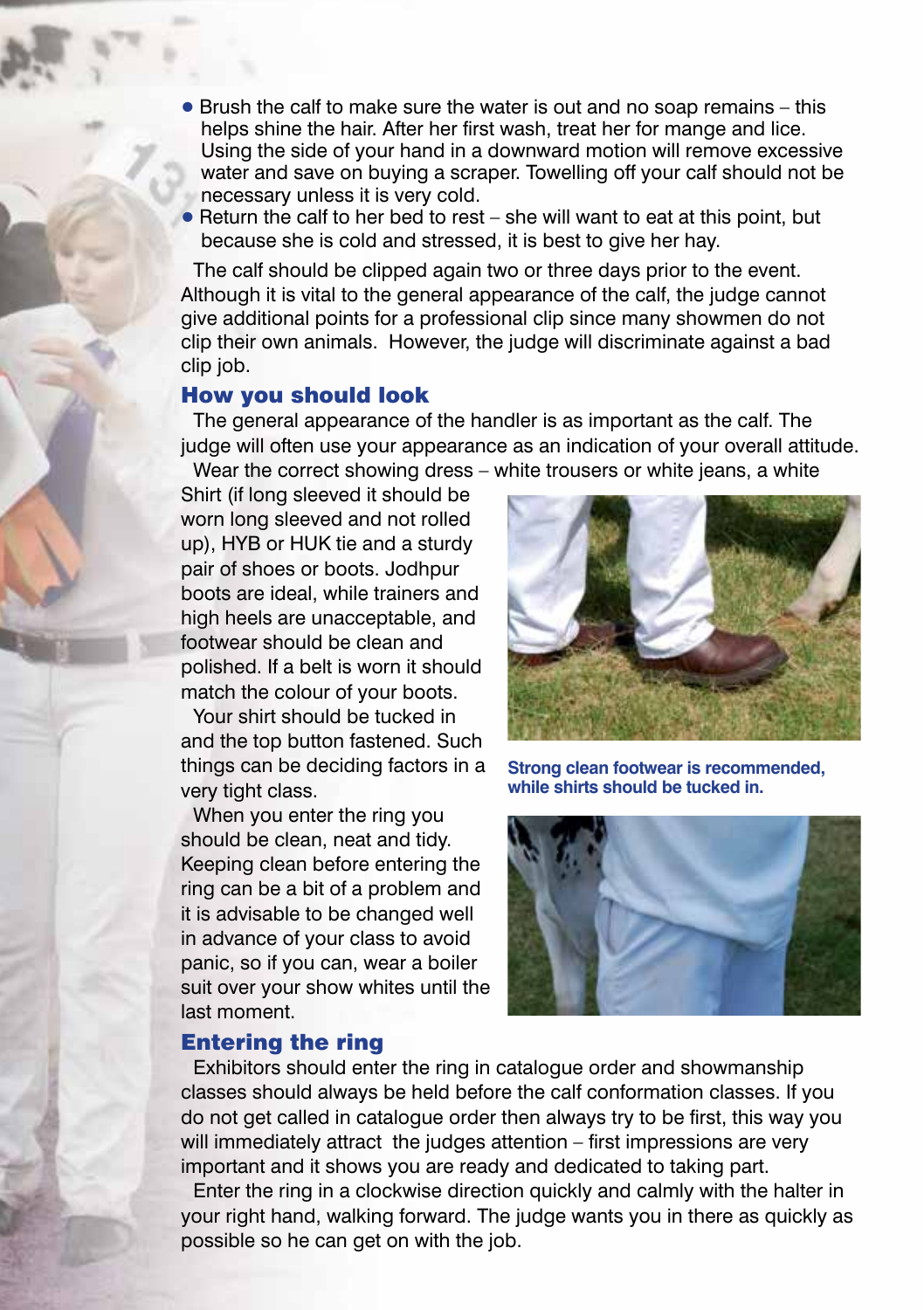#### Moving round the ring

Walk forward until the entire class is in the ring and the judging begins. If you reach the entrance of the ring again before the rest of the class has entered, wait at this point until all the competitors are in the ring.



Once everyone has entered the ring, walk backwards with the halter in your left hand. Walk in an upright position, NEVER crouch.

It always looks better if you can walk in time with your calf, so when she moves her left foot forward you should move your left foot backwards, this will be

**Move backwards round the ring once everyone is in the ring, watch for the judges commands and allow sufficient spacing.**





easier if you are familiar with your calf and have practised sufficiently and, again, if the animal is the correct size for you. Showing is almost like formation dancing!

For showmanship classes you need eyes in the back of your head. You need to have one eye on your calf and one

on the judge whilst in the ring and be aware of what's going on around you. Leave plenty of room between your calf and the one in front or you will not have any room to reposition your calf if necessary and always leave space between yourself and the ringside so the judge can come to the other side of you and the calf.

In a full show ring it could be considered discourteous to your fellow showmen if you are greedy with space. While you should not stick to the barriers around the ring, neither should you be near the middle of the ring hiding the calf in front of you or the one behind. This is very discourteous and will also count against you.

The judge will generally observe all the exhibitors from a distance first, so remember first impressions are important. The judge is likely to evaluate the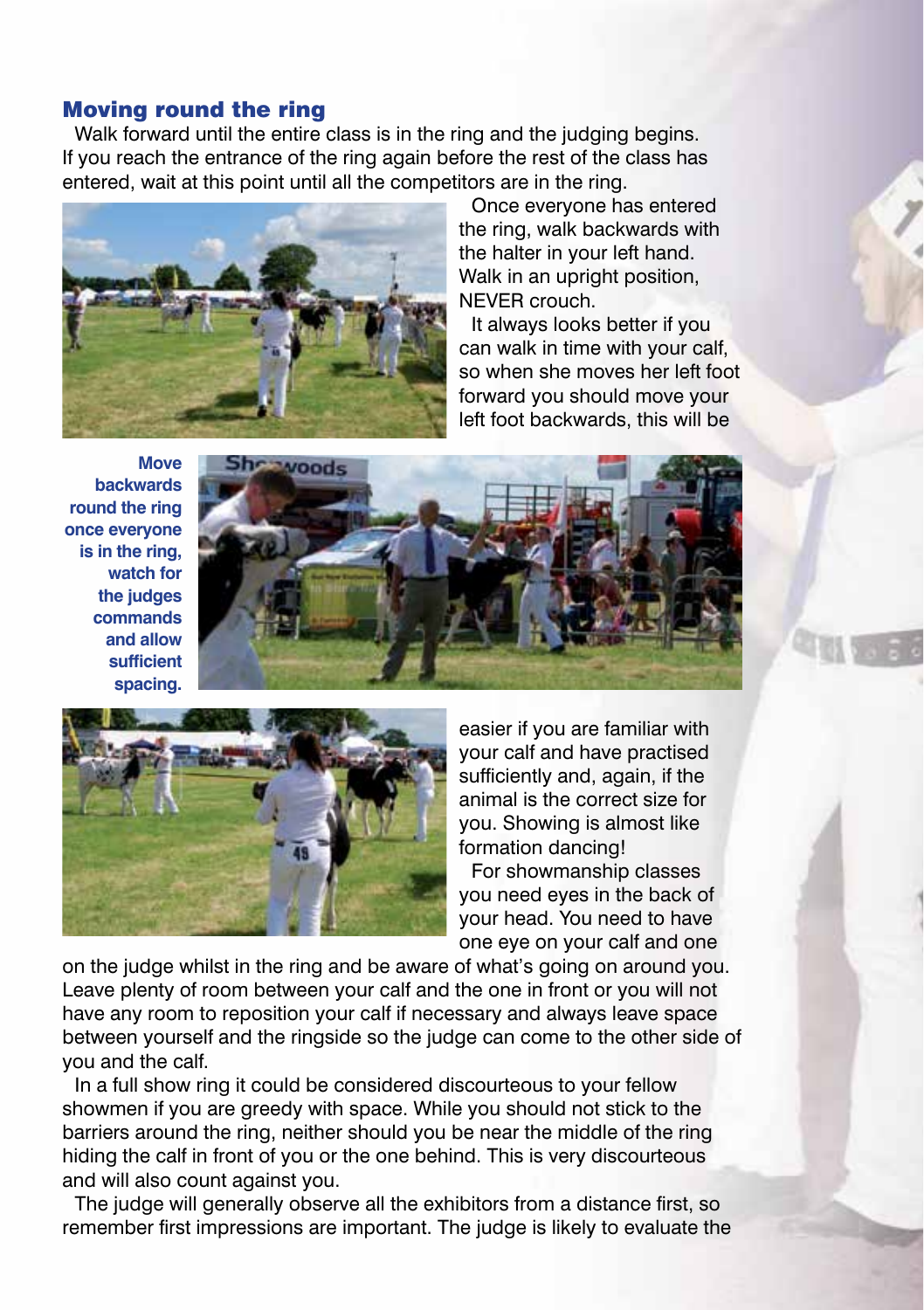class by continually asking contestants to stop and start. Missing one signal is enough to knock you off the top spot; in essence in a showmanship class everyone starts with a 100% and a clean sheet and it's what you do wrong that takes you down the line, the person winning being the one with the fewest mistakes.

When you are asked to set your calf up, walk into position and set her up as simply and quickly as possible. Once you are satisfied she is set up correctly, move slightly back from your calf and keep your eye on the judge



and your calf for the walk on signal, steady your calf on the point of the shoulder if you are not holding the throat. If your calf is being awkward to set up, accept near perfection, it is better to be 90% right and have it done quickly than 100% right and have taken a long time to set her up.

**Above: Avoid standing the calf's back legs like this. Right: Always be in a position to see the judge. Below: This is an ideally placed calf.**





# Examination by the judge

After an initial observation, the judge will then proceed to examine each contestant individually. This is not an excuse to relax while he looks at the other showmen; keep your animal set up when stood still – you never know when the judge might turn round and catch you out.

When examining you, the judge will usually ask you to draw forward and he will then give you the chance to set the calf up. Do so as quickly as possible. When the judge is examining the calf in front, you should move into the position that the previous person was in and await the judge's signal to move on and set up. Then the judge will feel the skin - when he does this move the calf's head gently toward him, to loosen the skin. Then he will walk round the back of your calf and look along her back from tail to head. Make sure your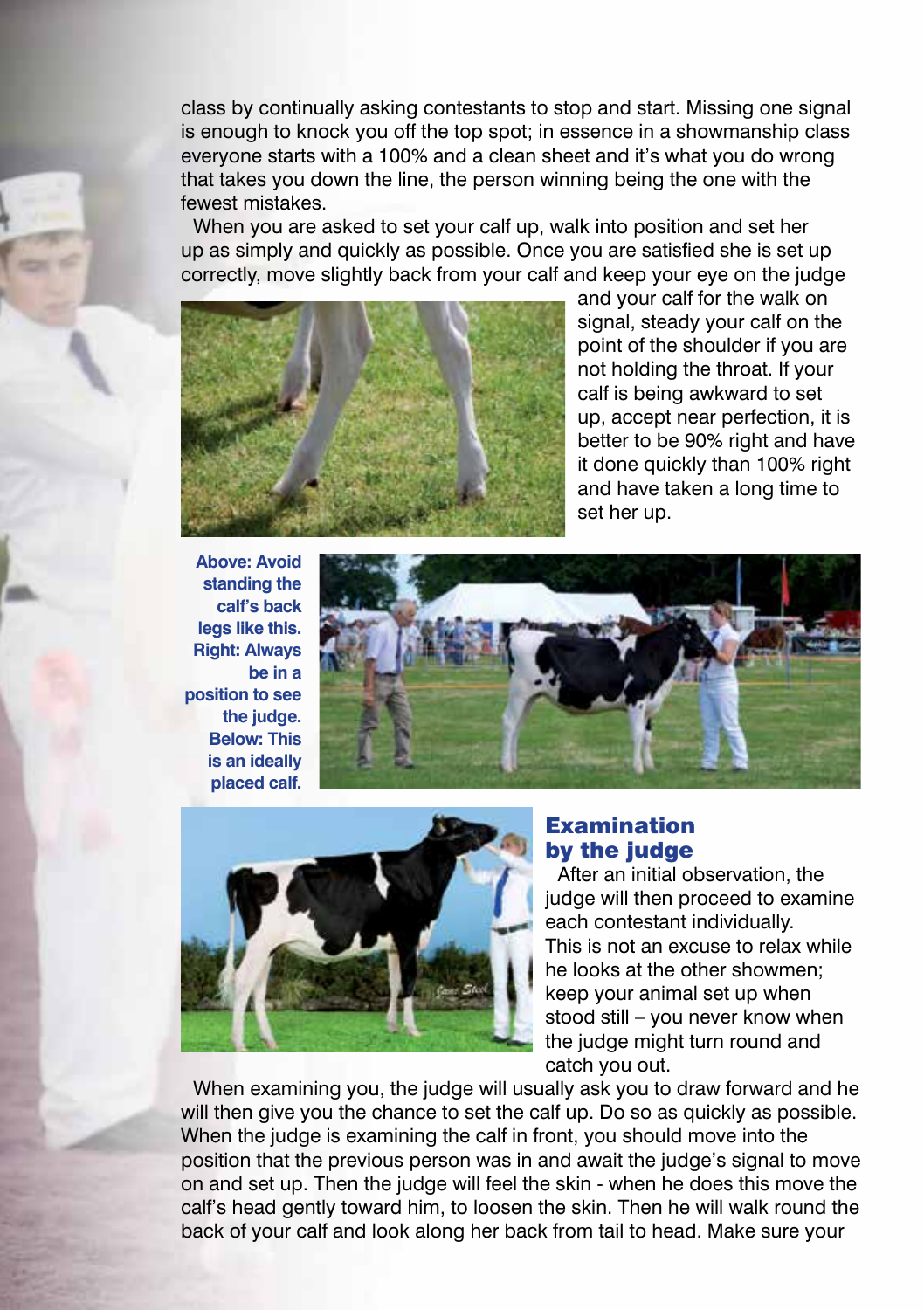



**Be polite and smile at the judge. Turn the head towards the judge as he feels the skin.**



**Walk forwards towards the judge. Draw your calf forward as the judge** 



**Turn the head towards the judge.**

**Walk away straight and hold the head straight when the judge views the calf from behind.**





**comes to the off side.**

calf is straight when he does this and the head is looking forward so he can see right up the calf's spine.

He will then walk round to the other side of the calf and at this point, if you feel confident with your calf, change its back legs so he has a view of the whole calf. In a close placing, the ability to do this neatly and quickly maybe a deciding factor. Finally he will walk round to the front of your calf; at this point you will turn round to face the judge with the calf's head following the judge. This means the calf is always is view of the judge, so you must not be an obstruction in front of the calf.

The judge may also engage you in conversation; be polite and interested and be ready to tell the judge, if asked, the name, age or birth date and what your calf is sired by. As the whole experience is supposed to be fun, a smile to the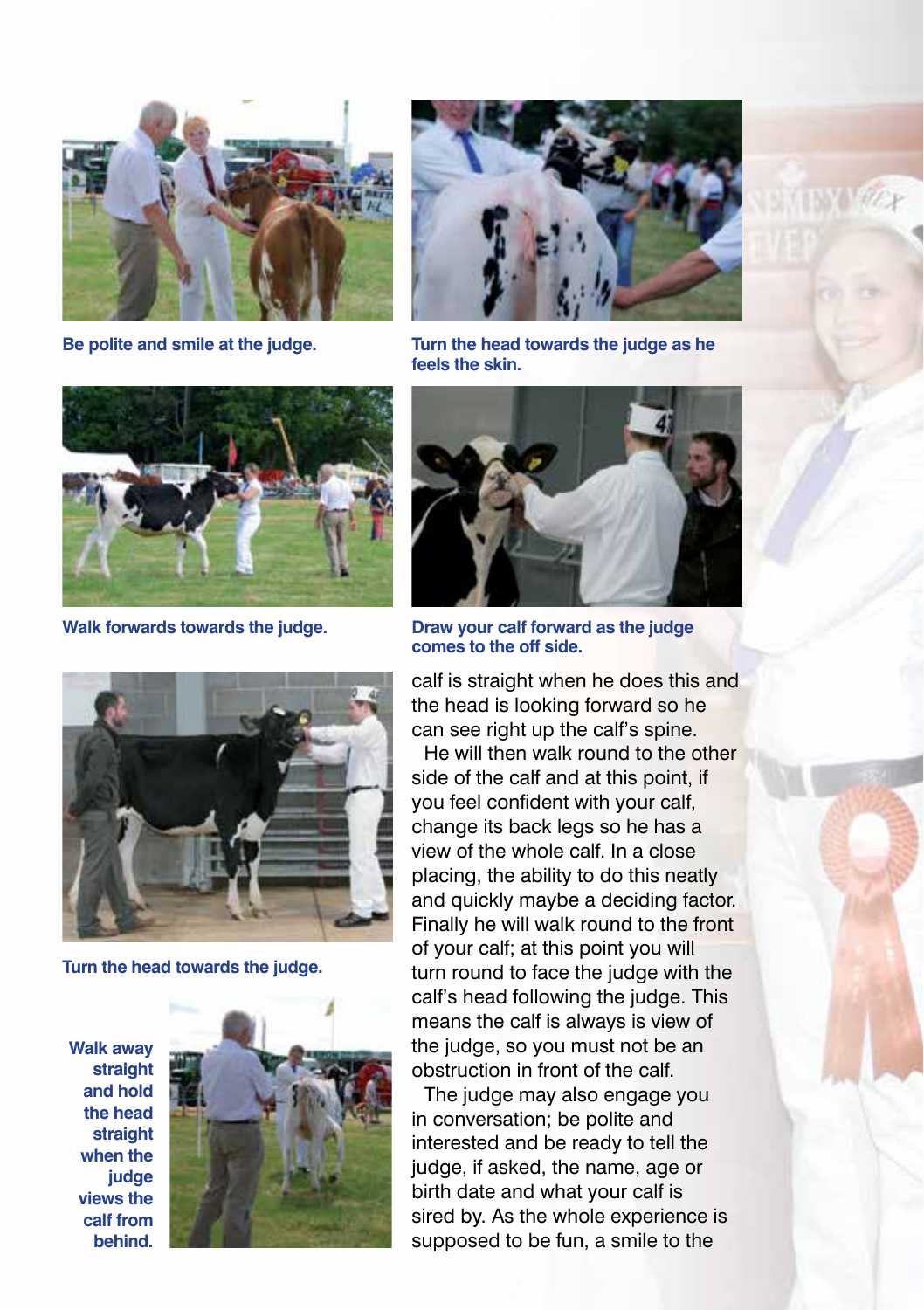**Pinch down toplines as needed.**

**Correct raised tail heads.**





**Avoid bad back legs.**







judge might also help. The judge is then likely to ask you to move off; do so quickly and try to travel in a straight line away from the judge so he can see the calf on the move easily.

Some calves will hold up their tail head, or may either pee or muck in the ring, meaning their tail head needs adjusting; again this is easier if you are sized in relation to your calf. If the calf does muck or pee, try to be alert enough to realise and stop while it does so. If you need to adjust the tail setting, leave the halter in your left hand, turn the calf's head towards you and reach with your right hand to put the tail head down.

#### Being pulled into line

Once the judge has seen all the exhibitors, you will be asked to draw into line. Once you are called in (again you should have one eye on the judge so you do not miss his direction), you should turn and walk forward as quickly as possible into the line following the direction of the judge and/or ring steward.

The handler with the calf in first position should set their calf up with the rear legs in the opposite position, i.e. the hind leg furthest away from you further forward. This is because the judge will be looking at your calf from the side nearest you. Try not to fuss over

your calf too much while in line. If your calf moves forward, try to back her up - this is easiest done by applying pressure on the point of the shoulder, something which can be practised in advance of show day. Similarly, applying pressure on the shoulder as the calf comes into line can stop the calf coming too far forward and make positioning the front feet easier. If you need to move the feet on your calf, this is best achieved by working the halter. It's also acceptable, if not ideal, to move the front feet by using your foot, either rubbing down the front of the foot to move a foot back, or rubbing under the dewclaw to move a foot forward. It is NOT acceptable to move the back feet with your feet. Unless absolutely necessary, do not draw your calf out of line and walk her round.

**If the calf is dipped in the back, pulling up the skin just behind the front leg will lift the back.**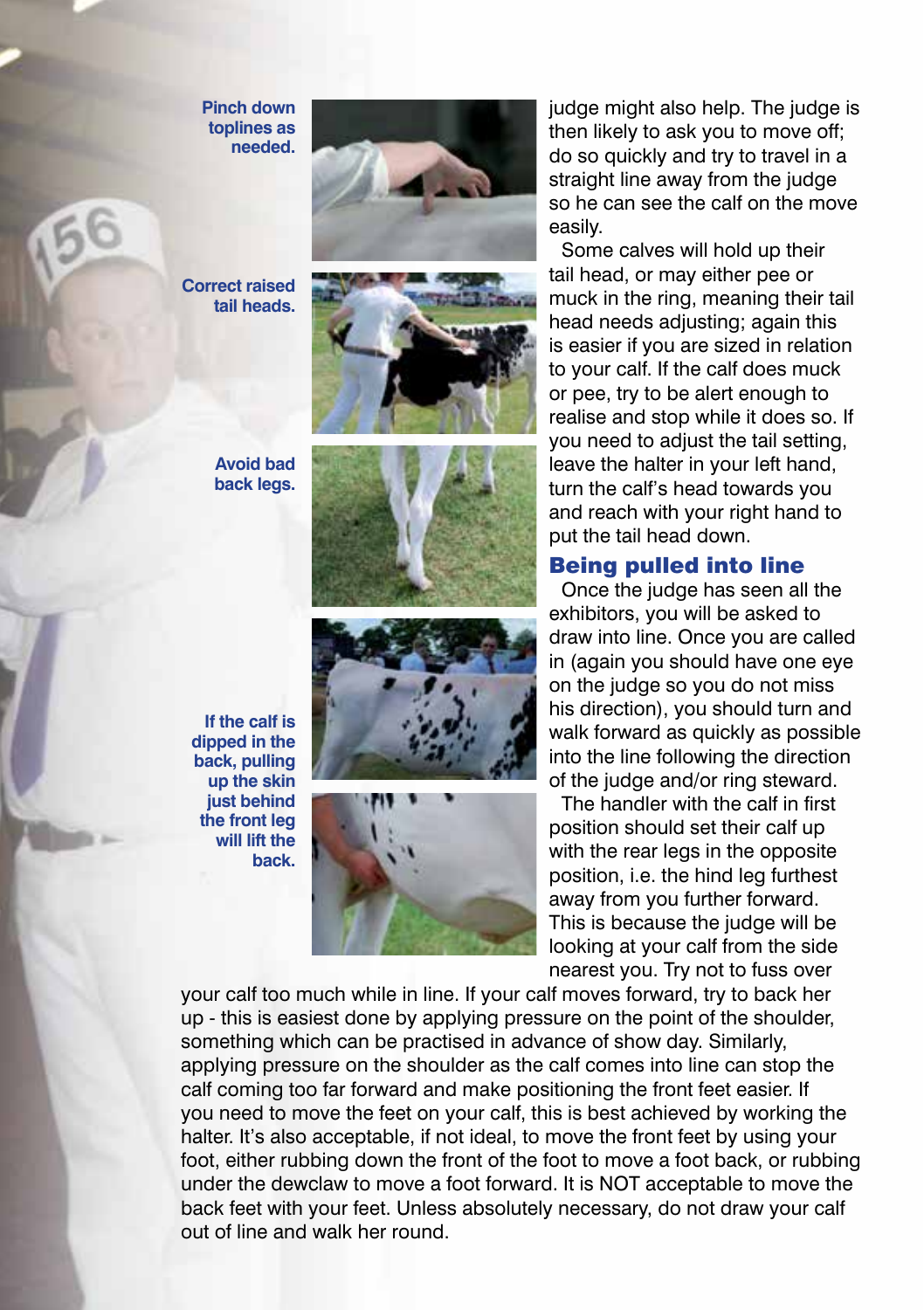



**Face the judge in an orderly line, note the reversed back legs in 1st. Use your feet to help position the calf's front feet.**

Everyone would like to be drawn in first, but judges in showmanship classes frequently make provisional lines up from which they work their contenders and they may wish to see how you cope under pressure and whether you know to swap feet when at the top of the line, or how to move up and down the line correctly.

### Moving once in line

If asked to move from one position to another, whether up or down, you should do so as quickly as possible. You should, on direction, walk forward with your calf, turn clockwise so you are on the outside of the calf (eliminating its ability to run off) and come back through the same position then move directly into the new position.



**Avoid moving out of line.**

There is, however, an exception to this movement rule. If you are in top spot and asked to move down the line, you should move forward and then turn anti-clockwise to come back through the space, then move directly into the new position. At no other time should you move anti-clockwise.

Finally, when another calf is placed between you and the next showman, be courteous and let him in. Sportsmanship is important in the ring and helping to let a calf in, just as much as tapping a calf on should it stop in front of you, is seen as sporting by the judge, as long as it doesn't distract you from your own job in hand.

# Completing the job

The above advice should stand you in good stead to be competitive and put on a good display with our calf. Other areas of consideration include:

- Watching others compete will help you see how to do, and not do, things. Each judge will have their own special preferences, so if you are not in the first class of the day, try to listen to their reasons on a class before you go in the ring, as this will enable you to gauge what they are looking for. When you are given reasons, pay attention as we generally learn from our mistakes and you avoid making the same mistake next time you are in the ring.
- A close placing may be sorted by asking two contestants to swap calves. The first thing to do is to set up the new calf. This requires a very quick evaluation of her faults, it is likely that the calf has been pulled out of position before you swapped by an alert showman that is keen to win and wants to make your life more difficult! When the calf is positioned, gather up the halter - NEVER gather it up first. No matter whose calf you are showing, you must show it off to its best advantage.